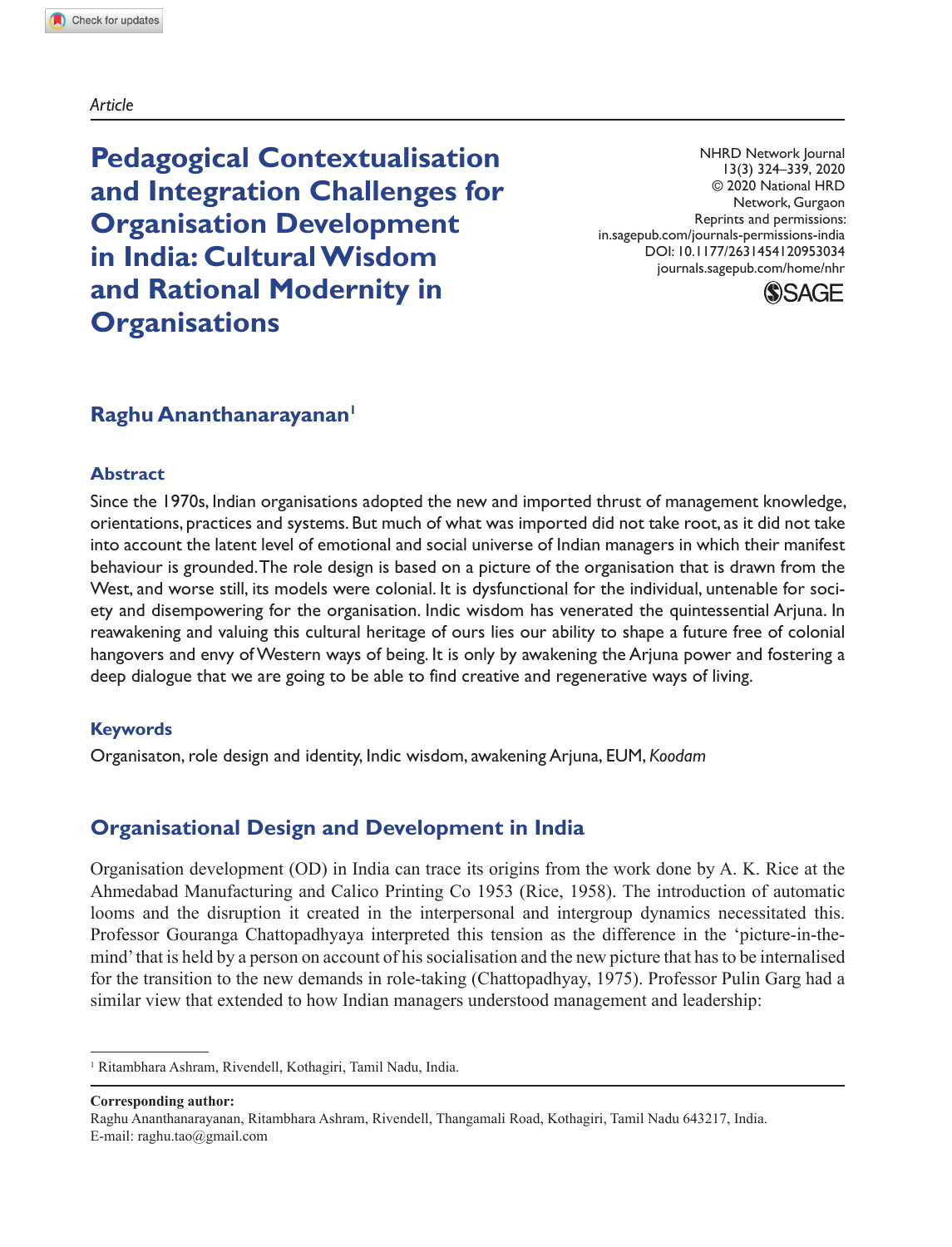By early 1970s many Indian organisations had experimented with the new and imported thrust of management knowledge, orientations, practices, and systems. But much of what was imported did not take root. The imported managerial technologies manifestly and intellectually proved adequate in coping with shifts in tasks. Their logic was irrefutable. However, the logical adaptations did not create conviction for action and change in people. These formal adaptations did not take into account the latent level emotional and social universe of Indian managers in which their manifest behavior is grounded. (http://sumedhas.org/media/5.%20The%20corporate%20 processes%20in%20India.pdf)

They went on to argue that managers ensured that results were achieved but at great cost to themselves, and the way they held themselves and the way they understood organisations. 'We are children of two cultures' Professor Garg would often say when he referred to this internal tension. This inherent dichotomy in understanding the self and the system has persisted, and we have to take cognizance of this when looking at OD in India.

Malhotra (2019) has used the Existential Universe Mapper to study managerial orientations and the way they look at organisations. His study that spans over 1,000 managers and 100 organisations reveals the same tensions. We, therefore, need to take his conclusions seriously and develop methods of leadership development and OD that are meaningful to India.

#### **Kurt Lewin and Field Theory**

Kurt Lewin (1951), who is widely acknowledged as one of the modern pioneers of social, organisational and applied psychology, advanced a simple but powerful idea through which to understand behaviour. The essence of the idea is 'behaviour is the result of the individual and their environment'. The equation  $B = (p,e)$ , meaning that behaviour (B) is a function of the person (p), and their environment (e) has become a truism. Professor Pulin Garg used the formulation  $B = f$  (self, system) and extended the idea of the person to include deeper aspects of the self (we will examine his ideas soon).

Lewin also introduced the idea of a 'life-space'. Life-space is the dynamic interaction of all the factors that influences a person's behaviour at any time. Furthermore, this life-space is a subjective experience; therefore, a personal response to a new environment is filtered through meaning-making and choice-making processes that are hugely impacted by the larger life-space in which the person's inner processes developed.

In the Indian Society for Individual and Social Development (ISISD), one of the most significant areas of explorations was called the 'Life Role Analysis'. In Sumedhas, this was expanded to include the ground of the person's inner processes called 'Life-Space Exploration'. These were laboratory learning processes, and they revealed a deep struggle in the Indian psyche between the ground created during early childhood (primary socialisation) and the set of ideas about man and the world that confronted the person as they went to school and in the course of their education (secondary socialisation). For many people, the organisational socialisation was not contiguous with either of these! Therefore, the application of the basic idea  $B = f$  (self, system) has to be nuanced. The Indian manager is caught between the pulls of at least two ideas of self and two pictures of the system (https://totallyalignedorganisation.com/sites/ default/files/documents/articles/Life%2520Space%2520Exploration.pdf).

Kurt Lewin also worked with ideas like self-image and how it is influenced by changes in their body, and how changes in these factors can cause instability in behaviour. He envisaged the process as having an innate dynamism and likened it to a stream—constantly flowing, while changing slightly.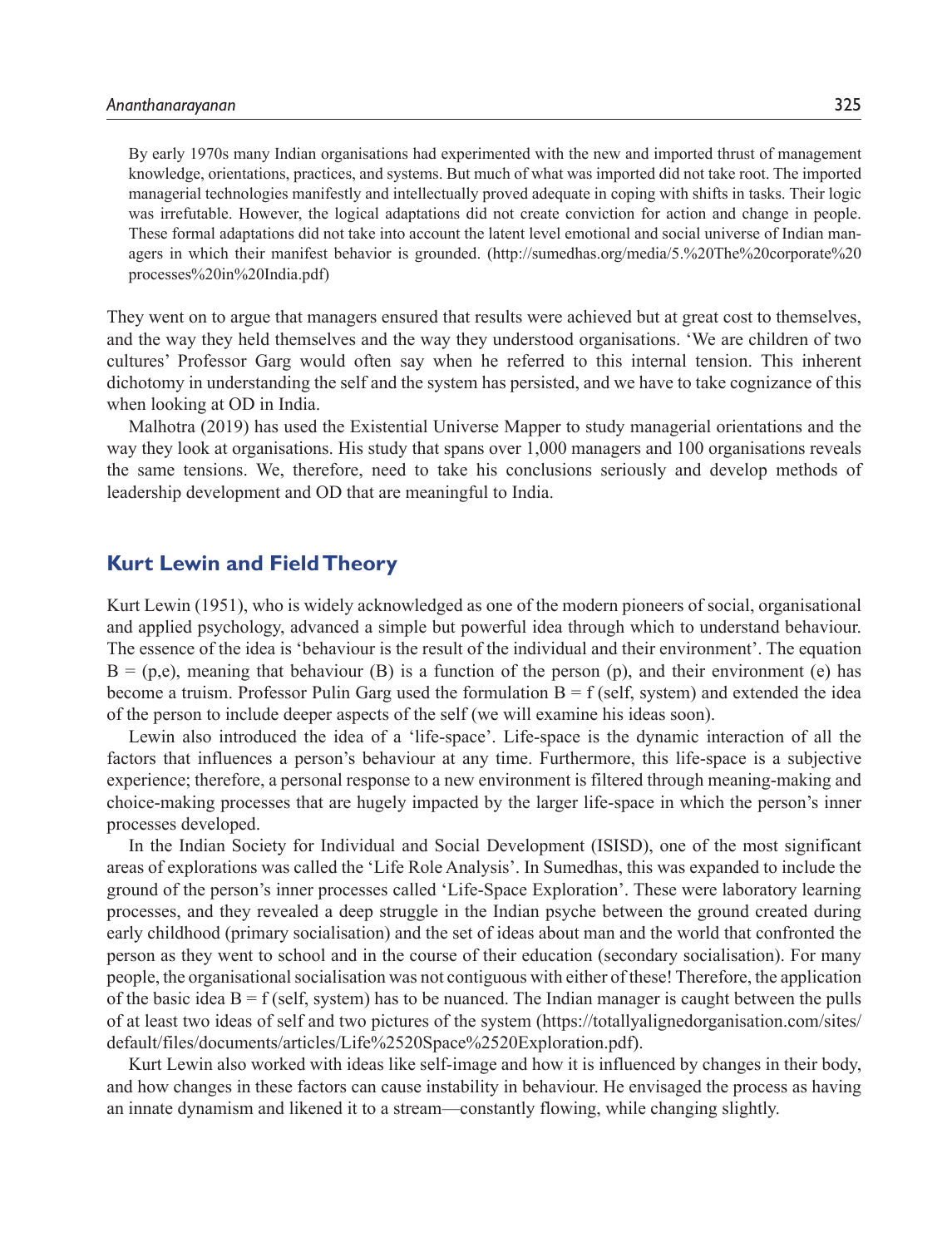Based on the experience of my colleagues and I in Sumedhas (and ISISD) in working with life role analysis and life space exploration, one must raise the question 'what happens when the inner instability is not dealt with adequately? What happens when the person does not experience legitimacy to act upon secondary systems and becomes a mere recipient?'

## **Wilfred Bion and Group Dynamics**

The influence of the Tavistock Institute of Human Relations has been significant among OD practitioners in India. Professor Gouranga Chattopadhyay has been one of the pioneers of this school of thought in India. Bion (1961) introduced the idea that a group can be studied at two levels, namely at the level of its behaviour as a 'workgroup' and as a 'basic assumption group'. The 'workgroup' attempts to focus on the primary task for which it is formed and accepts the rational tenets of behaviour that will allow for an effective accomplishment of the primary task. However, at a less manifest level, it behaves like a basic assumption group, where the tacit underlying assumptions such as dependency, fight–flight and pairing characterise the group. This tacit consensus undermines the effectiveness with which the primary task is performed. Dependency is probably the key to understanding the coping mechanism of the Indian manager who has not resolved his meaning-making ground.

Bion has described dependency as an attempt of the group to be protected by one powerful person. This person is treated as external to the immature individual who seeks security. The group members behave passively and do not question the leader. They seem to give up all the agency. Professor Gouranga Chattopadhyay has emphasised the deep dependence that underlies managerial behaviour. In his paper 'Dependence in Indian Culture—From Mud Huts to Company Board Rooms', Professor Chattopadhyay urges leaders from different organisations ranging from Business organisations to NGOs to recognise the nature of the problem of dependence in Indian culture. Gouranga and Ashok state (1991):

In the case of individual families, the authority of the parents is also experienced as unquestionable in infancy and childhood. It is also often extended to adolescence and young adulthood. In the family also, therefore, a form of hierarchy is experienced, the essence of which is again unquestionable authority. This is reinforced to some extent in schools. For the infant and the child, the nature of this unquestionable authority is often experienced as unknowable because, quite often, what is passed off for adult logic appears as confusing and irrational, both justly so, and unjustly, due to the ignorance of the infant and the child about the world around them. By the time a person reaches adulthood, this experience of hierarchy and authority becomes so much juxtaposed and internalized that most individuals seem to get out of touch with the reality of their authority as adult human beings.

### **Lessons from Studying the Vishwakarma Community**

To have a glimpse of the way traditional systems work, we examine the organisation of the Vishwakarma community. This community comprises of the Architects and builders of temples, metal workers and sculptors, carpenters, blacksmiths, goldsmiths as well as masons. Through a long and sustained association with Shri Ganapathy Stapati, I studied the operations of one of the most modern and successful Stapati's of our times. I had the privilege of not only visiting many of the worksites but also being invited to advise them on how to organise on modern lines. Ganapathy Stapati and his team have built the famous Tiruvalluvar statue in Cape Comorin and the Shiva Temple in Hawaii to name a few.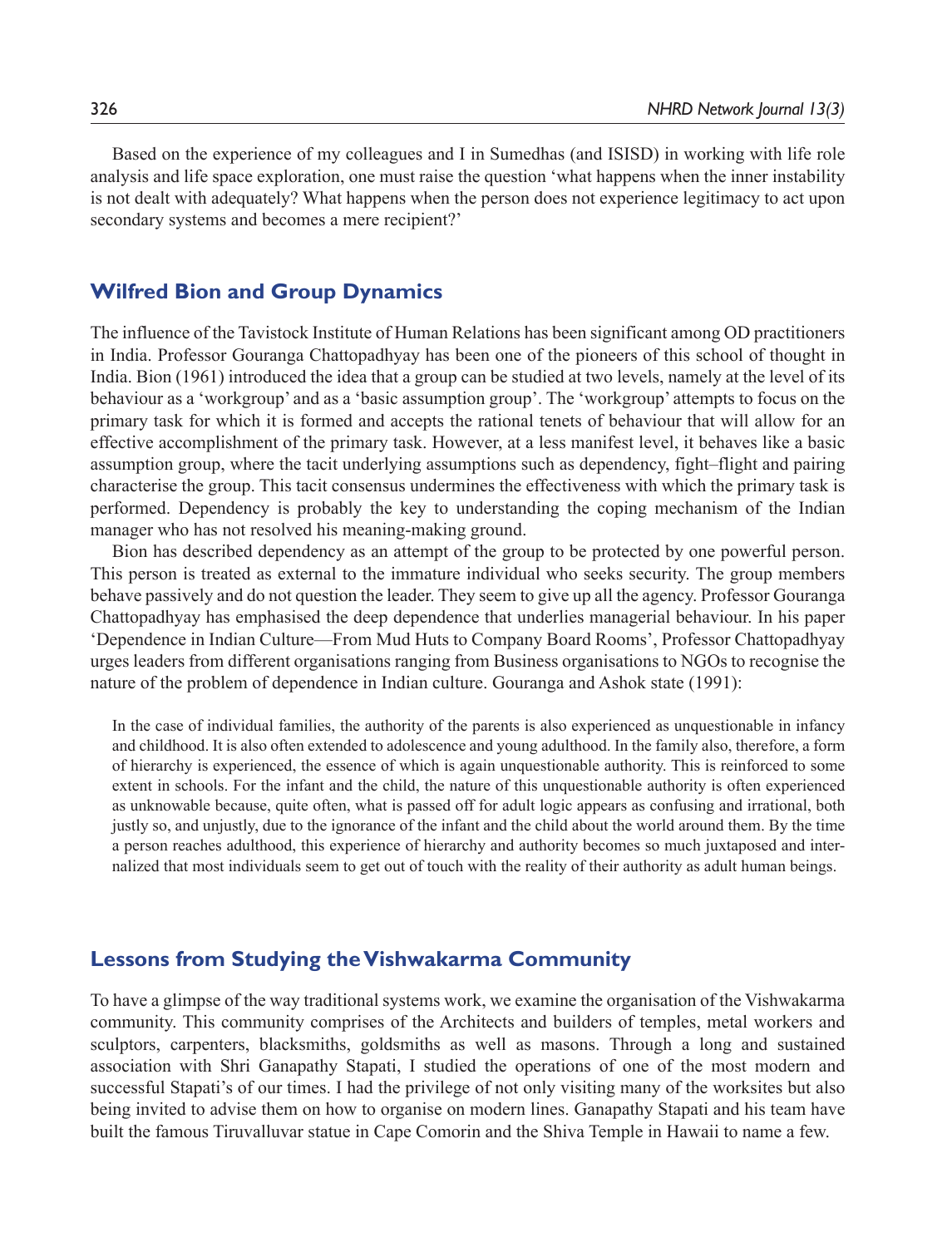A typical site where a new temple is being built resembles a small manufacturing unit. It has an office building where the drawing office and the Accounting staff work. The operations are overseen by a *sutra grahi*—the designation of the head of the site who converts the design and vision of the architect/ designer, namely the Stapati onto the ground. He is assisted by a team of *Vardhaki*—master craftsmen who oversee teams working on different aspects of the building process—the foundation, the building blocks, the sculptures, etc. There is a team of blacksmiths constantly shaping and sharpening the chisels that have to be replaced every 15 minutes or so. A small group of people ensure that the 'supply chain' is working well, metal sculptures are being made in *Swamimalai*, there needs to be a timely supply of stone from a distant quarry and a regular supply of metal for making chisels. There is a 'canteen' in operation to supply food and a small colony set up near the site for the craftsmen. The operation is a commercial enterprise in every sense of the term. Ganapathy Stapati at one point in time had a question about an issue of the *Shastraic* correctness of the design and consulted a scholar from his community to discuss the issue.

While discussing the question 'What is essentially Indian?', Professor Pulin Garg (Institutional Meet ISISD 1989) enumerated the following:

- 1. Work is part of the person's identity.
- 2. Task and sentient systems are not separated but form an interdependent system.
- 3. Environmental resources are allocated to different workgroups, and this, in turn, creates specific areas of the market that each group caters to.
- 4. The shame of straying from one's *dharma* is the institutional process of ensuring coherence in a group. But there are no processes of punishment or punitive action for a misdemeanour. Instead, there were institutions for absolving shame and re-establishing the person in the group.
- 5. The design of social structures followed the understanding of the inner psychic structures of man. Thus, the inner and the outer were seen as interlinked.

One could observe all of these processes at work in the way Ganapathy Stapati led the group. There was a clear skill-based hierarchy observable while they performed there, but this became blurred when the workday ended. The discussions after work happened in a seated circle and ranged from the comparative qualities of various types of steel available for making chisels; nuances of working with different types of stone, where all the workmen were invited to participate; personal issues of workmen that were aired in the group, and the head of the site responded with solutions and others chipped in; stories about masters of the past were narrated, the styles of different temples were compared; musical terms like *tAla and rAga* were used to teach the sculptors to appreciate the quality of their work. The behaviour of people (both functional and dysfunctional) was discussed using popular figures from the Mahabharata and Ramayana! The discourse was respectful but held a sense of equity. The author even witnessed a discussion about how a person who had chosen to take up a job in a bank could be brought back into the team that now needed new skills to interface with requirements of bookkeeping and auditing.

While there were tensions at work, issues of quality of work and demands for higher wages and the like that occurred during the 4 years that it took for the temple to be built, and there were contingencies and personal issues to manage. The operations were not totally without challenges; however, I did not experience a lack of community. I did not hear the members speak of a loss of meaning at work, or seek 'role clarity'. Celebration of each other's work as well as criticism were done spontaneously, and many aspects of what one reads about self-organising teams were evident.

The immersive study of the Vishwakarma reminded me of the early research that led to the formulation of the idea of the socio-technical system put forward by the Tavistock Institute (Trist & Bamforth, 1951).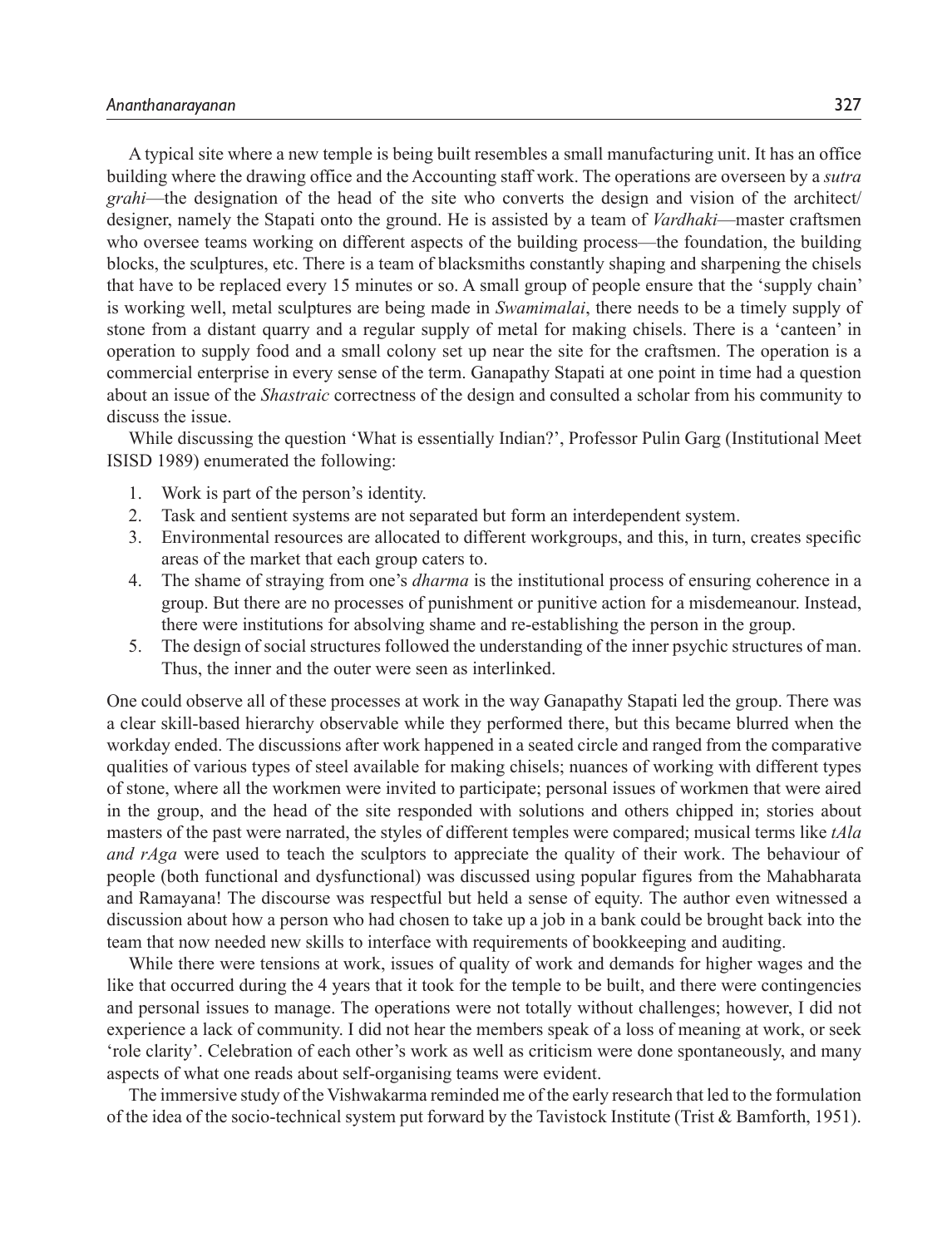## **Interrogating the Idea of the Colonised Self**

We must at this point examine whether modern Indian organisations and its members are unable to bring in their full potential to bear when they play organisational roles because they have internalised some aspects of the colonised self. Colonialism in the mind is a concept developed by Nandy (2009). It is an inner response, a psycho-cultural response to foreign domination. It is the psychological adjustments and surrenders that have been made and continue to be lived by the colonised, that ensure the continued survival of colonialism in Indian people and institutions today.

If we look at the seminal work of Fanon (1986), we see reflections of some of the attitudes that I have come across in managers and leaders who were otherwise upright and responsible people.

In his book 'Black Skin, White Masks', Fanon discusses how coloured people internalise two dimensions of behaviour—one among his people; the other in the context of the White man. He attributes this self-division to colonialist subjugation. He also speaks poignantly about how this self-division reflects in the self-concept, language and body use of his patients.

DuBois (1903) made the idea of 'double consciousness' an important lens through which to look at the colonised mind:

It is a peculiar sensation, this double-consciousness, this sense of always looking at one's self through the eyes of others, of measuring one's soul by the tape of a world that looks on in amused contempt and pity.

The worlds within and without the Veil of Color are changing, and changing rapidly, *but* not at the same rate, not in the same way; and this must produce a peculiar wrenching of the soul, a peculiar sense of doubt and bewilderment. Such a double life, with double thoughts, double duties, and double social classes, must give rise to double words and double ideals, and tempt the mind to pretense or revolt, to hypocrisy or radicalism.

### **The Indian Cultural Imprint**

When we examine the picture-in-the-mind held by the average Indian manager through the Existential Universe Mapper—Organisation (EUM-O) developed by Ashok Malhotra), we see that this picture is not what is held in the deeper recesses of the mind. The picture is often of a family or a clan. The EUM shows up unconsciously held answer to three questions:

- My organisation is....
- Other organisations are....
- My ideal organisation is....

These pictures are often at variance. After poring over many such maps of a variety of organisations, my interpretation is that there is a deeply held 'universal' idea of what an organisation should be. This is a purposeful network that is manned by rational people, the world of the homo-economicus. There is an unconscious often culturally embedded idea of an organisation. This resembles one's culturally imbibed maps, often of supportive communities where people share similar world views and form emotional bonds. There is also a suspicion that most people around the author in the organisation he work in hold pictures in their minds that do not harmonise with mine and maybe even antagonistic.

In the author's book 'The Totally Aligned Organisation' (Ananthanarayanan, 2000), the author had advanced the idea that an organisation is founded upon Individual energy. The author had formulated a recursive definition of the organisation as follows: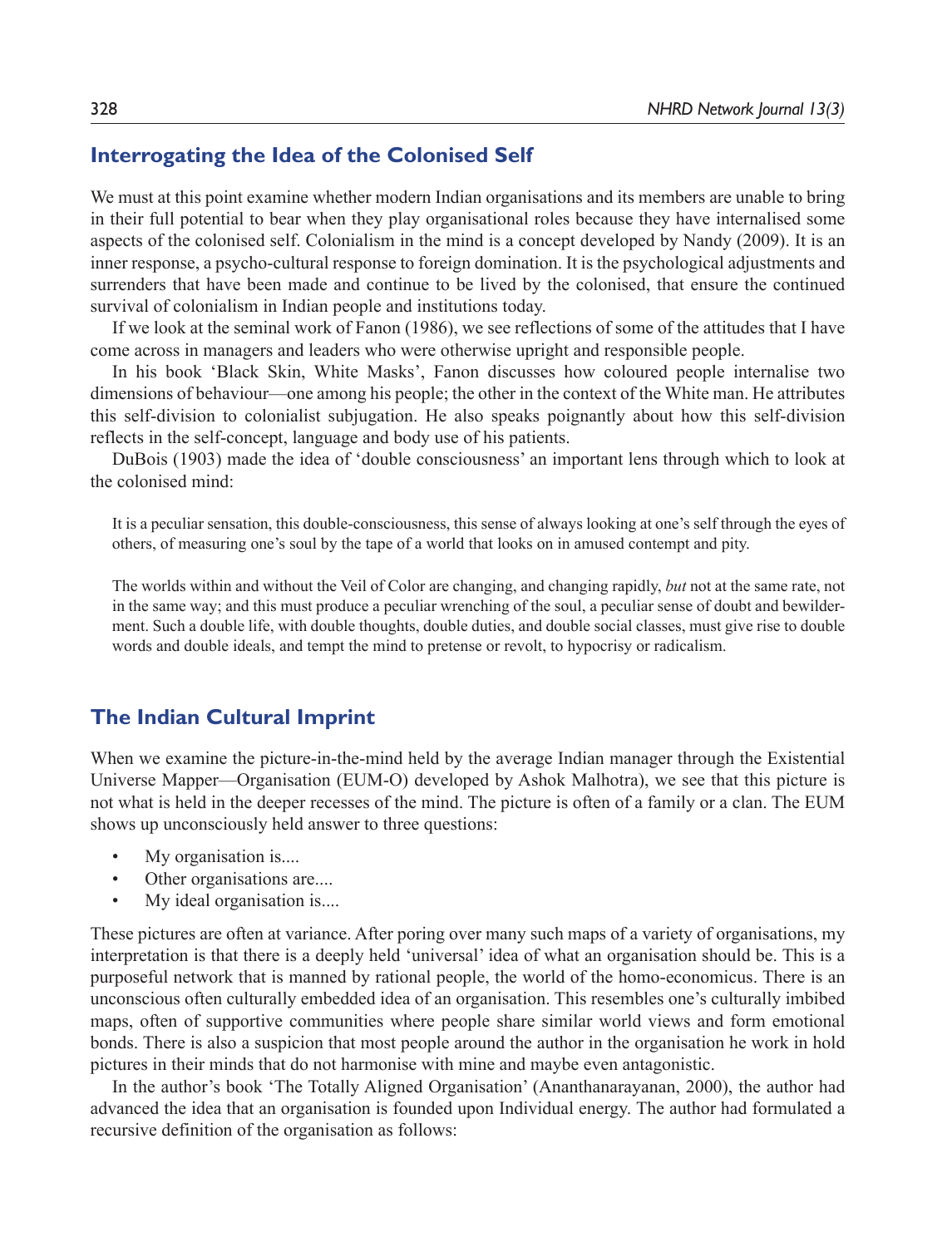- Individual energy is a function of identity and life role.
- • Role effectiveness is a function of *individual energy* and role design.
- Organisation synergy is a function of *role effectiveness* and organisation design.
- • Organisational effectiveness is a function of *organisational synergy* and business strategy.
- • Organisational *dharma* is a function of *organisational effectiveness* and perennial *dharma*.

If we apply the 'double consciousness' lens and the lessons that we derive from EUM to the first two elements, namely individual energy and role effectiveness, as the building blocks of the living system, we encounter a double bind at the very roots of the organisation. The identity and life role of the person are shaped in an Indian home, and with Indian values and sensibilities. Therefore, the picture-in-themind of what constitutes good behaviour, namely what constitutes the nature of one's relationship with authority, what constitutes a community of belonging, what is the nature of a task, what is responsibility and accountability, and negotiability, etc., are all held in the unconscious. These are internalised before the individual becomes aware and cognizant of the self and the world. Who I am and the larger purpose of my life are defined in terms very different from the assumptions that go into the design of my role.

The role design is based on a picture of the organisation that is drawn from the West, and worse still, its models were colonial. All the components of interpretation of the human context of the organisation and therefore behaviour are alien. However, they have rationality and logic, and they do make sense. The double bind arises because the source of meaning and therefore of power and authenticity of oneself is located in the unconscious pictures of self and other, that is, one's identity processes and the deployment of one's skills and capabilities happen in another space with different expectations. These two do not cohere, nor is there an acknowledgement in the organisational space of this lack of coherence.

If I act from my convictions and deep evocations I feel fragmented from the organisational context, If I act from within the limitations of my role (as it is designed) I feel powerless

Thus, 'role-taking' is founded upon deep feelings of lack of legitimacy and ownership to anything beyond one's role boundaries. Differences create anxieties, and challenge leads to passive aggression. This stress is usually managed in ways that erode the self. The lack of an authentic sense of power and ownership is managed by becoming dependent on a few 'father figures', or procedural task focus. The lack of competence in negotiating for one's space, for one's ways is internalised as lack of self-worth and, in some cases. self-hate. Training then becomes a message that enhances this lack of coherence, skill acquisition and becoming indispensable to take the place of maturing and learning leadership.

#### **Dignifying What It Means to be a Person in a Role**

One of the key themes in the OD work modelled by Professor Garg is the process of dissolving the sense of illegitimacy in being who one is and experiencing stress in trying to change one's identity to respond to role expectations and become an organisation-man. Professor Garg redefined what it means to be human in his unpublished manuscript 'Aphorisms On Being Human'. It is very instructive to look at some of his key statements:

#### *Identity Processes and the Dynamism of Being*

- 1. Self is a cosmic entity, it is a structure of energy.
- 2. The being is constituted by a limited number of elements of the self.
- 3. The constituents of the self have no qualities.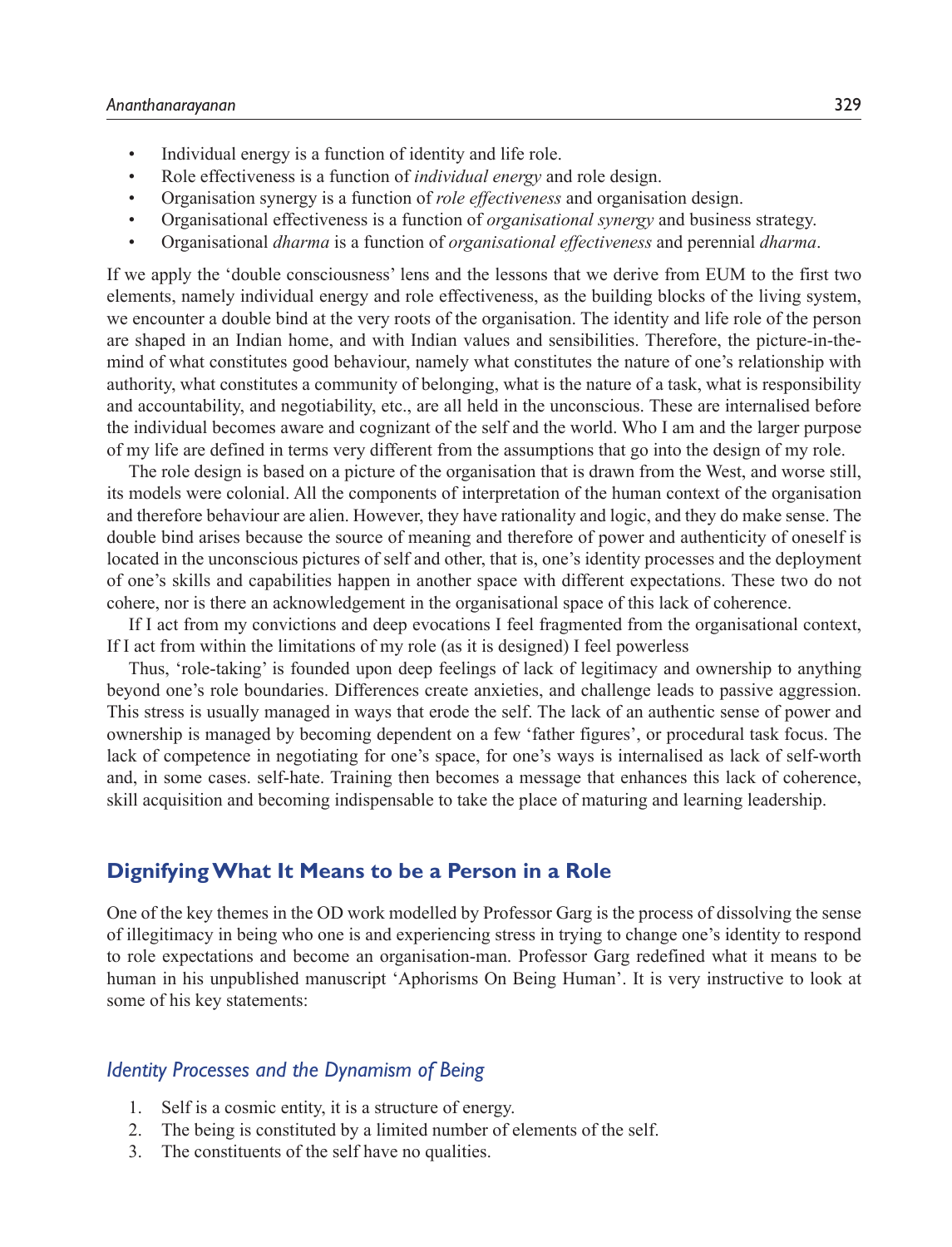- 4. The self has a call to relate and express, in order to feel alive and discover the wholeness of its own existence. The purpose of the self in relating and expressing itself is to discover its existential wholeness as it unfolds in the phenomenological world.
- 5. The modalities of relatedness and expression change in relation to time and space. time, space, location, movement, differentiation, tonality, form, content and context of meaning are the qualities of the phenomenological world. These qualities are also the co-ordinates of any experience.
- 6. The response to the call mobilises some elements of the self to form a prototype of the being. Being is the medium for the self to unfold into the phenomenological world.
- 7. The process of the unfolding of being has a natural rhythm and flow.
- 8. The dynamism of being is ever alive.
- 9. To respond to the call of the self the individual has to share the living space with others.
- 10. In the shared living space, each individual has his/her distinct modalities of relatedness and expression.
- 11. Inhibitions constraints and controls are experienced by individuals as a natural consequence of these differences.
- 12. The experience causes a build-up of residues in the individual.
- 13. These residues are the causes of the delinking of living processes from the dynamism of being and continue to reinforce the delinking. The phenomenological world is the space where the systems of living processes continue to unfold.
- 14. When the unfolding of the being in the living processes stops, its dynamism lies dormant.
- 15. The residues get organised in a reactive pattern of relatedness and expression.
- 16. The residues create a world of anxiety, preoccupation, insecurity and doubt about the dynamism of Being and the nature of living space.
- 17. It codes the individual with a sense of poor self-worth, shame and guilt.
- 18. It unleashes frustration and anger unto the being and the living space.
- 19. This, in turn, reinforces the reactive patterns of the residue.
- 20. The individual starts holding his belonging to any space with shame and guilt.
- 21. When this happens, the prototype and dynamism of the being become untouchable. This codes the quality of untouchability to being and the self and becomes the basis of primary agony and the anchor of hell.
- 22. Individuals experience isolation and loneliness, and they lose communication with others.
- 23. Connectedness and togetherness of any kind get coded with doubt and reservation.
- 24. The individual then demands continuity and consistency of modes of relatedness and expression from self and others.
- 25. This creates the experience of meaninglessness and unwholesomeness is being.
- 26. Unfolding and growth can be experienced only by getting in touch with the origins of being.

These aphorisms capture the essential struggle of the Indian manager to release himself/herself from the grip of colonialism in the mind. He/she is caught in the vice-like grip of a double bind: *If I ground myself in the idea of self and system that I have inherited (from primary systems), I am an outsider in organisations and If I ground myself in the idea of self and system that I have internalised (from secondary systems), I must hold myself in low self-worth.*

It is no wonder that the manager ends up becoming dysfunctional to himself, whichever pole of the double bind he chooses. If she chooses 'professional success', she disowns her deeper self and with it the source of meaning, replenishment and a sense of belonging. If she chooses 'authenticity', she has to also empower herself to shape the organisation in a way that is coherent with her picture-in-the-mind.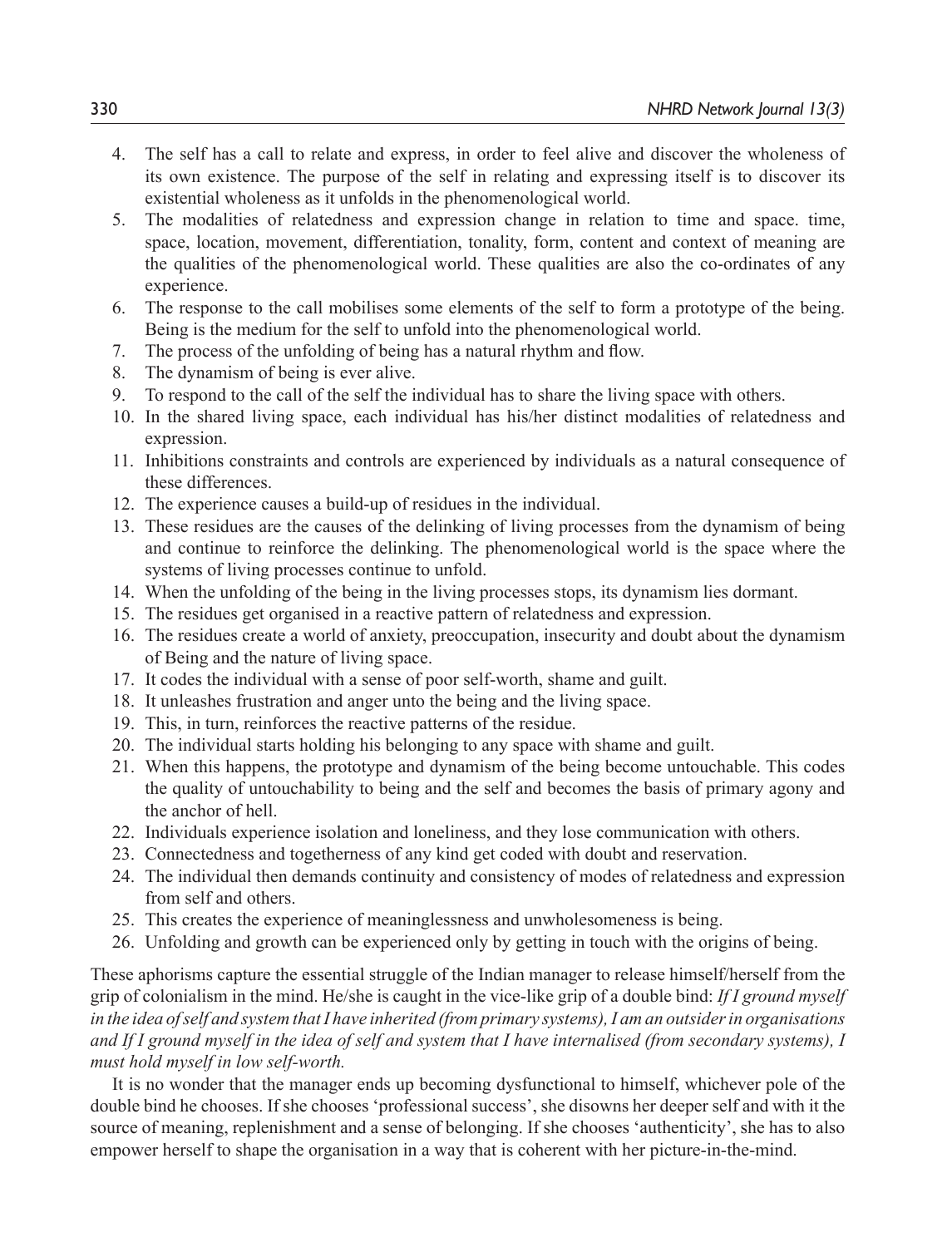I have seen this play out in the struggles of managers to take on leadership roles. On the one hand, they experience the lack of commitment and ownership of the workgroup structures by the members of the organisation, but, on the other hand, they do not authorise themselves to change it and shape the systems and structures to be coherent with the identity processes of the group.

# **What Therefore Is the Key to Organisation Development in India?**

In my consulting experience, there are a few key shifts that occur at the core of the self-construct to unleash the immense potential that Indian managers have. A change in the relationship between individual energy and role effectiveness unleashes hidden potentials and legitimises the process by which the manager exerts influence and uses power. This, in turn, has a very positive impact on organisational synergy. Without this inner shift, their energies are used up in distorting themselves to present a professional persona that is variance with their identity.

This approach has evolved through many dialogues with my colleagues in Sumedhas. In his paper 'Process Centered Institution Building: A Perspective and an Introduction to the Practice', Banerjee (2007) outlines many of these principles and shares an experience of institution building as a way of enabling an organisation to change its identity. Abstract of his paper:

This paper offers a new term 'Process Centered Institution Building' (PCIB). It distinguishes itself from the classical analytical approach of managerial problem-solving paradigm by relying largely on experience-based learning methodology for designing interventions. The author states that PCIB recognizes the complexity of organisations by using a hermeneutic approach and aims to modify the phenomenology and the identity of the client organisation. It sees the organisation as a living entity that gradually develops a distinct identity. It maps the current narrative of the organisation and designs and implements interventions for a more desirable narrative for the future. (http://sumedhas.org/media/PCIB.pdf)

Some of the key processes, that I have worked with, are (Table 1):

- 1. Redefining the idea of organisation culture: rules that govern what can be seen, said, owned up and acted upon (and it is converse)
- 2. Dissolving the incoherent 'picture-in-the-mind' of an organisation by designing simulations that enable playing with other possibilities in experiential learning settings.
- 3. Dissolving the incoherent self-constructs through enabling participants to play with culturally meaningful archetypes of heroes, and through this play, they discover their propensities, value them and authorise themselves to shape their meaning-making and role-taking processes.

| Unit of Analysis | Generic OD Pedagogy                                                                           | In Context of Indian Experience                                                                                                                                                                                                                                                                                                                                                                                   |
|------------------|-----------------------------------------------------------------------------------------------|-------------------------------------------------------------------------------------------------------------------------------------------------------------------------------------------------------------------------------------------------------------------------------------------------------------------------------------------------------------------------------------------------------------------|
| Individual       | A fairly integrated idea of self<br>is encouraged to assume more<br>agency and develop skills | Dissolving the split in the self between one's intrinsic<br>Indian-ness and the self constructed through colonised<br>frames that leads to deep inner conflict, loss of<br>creativity and negative self image; valuing of one's<br>authentic self enhanced; cognitive dissonance between<br>rationality and identity to be dissolved; and legitimacy of<br>influencing the 'professional' world to be experienced |

#### Table 1. A Summary of the Key Differences Between Generic OD and the Indian Experience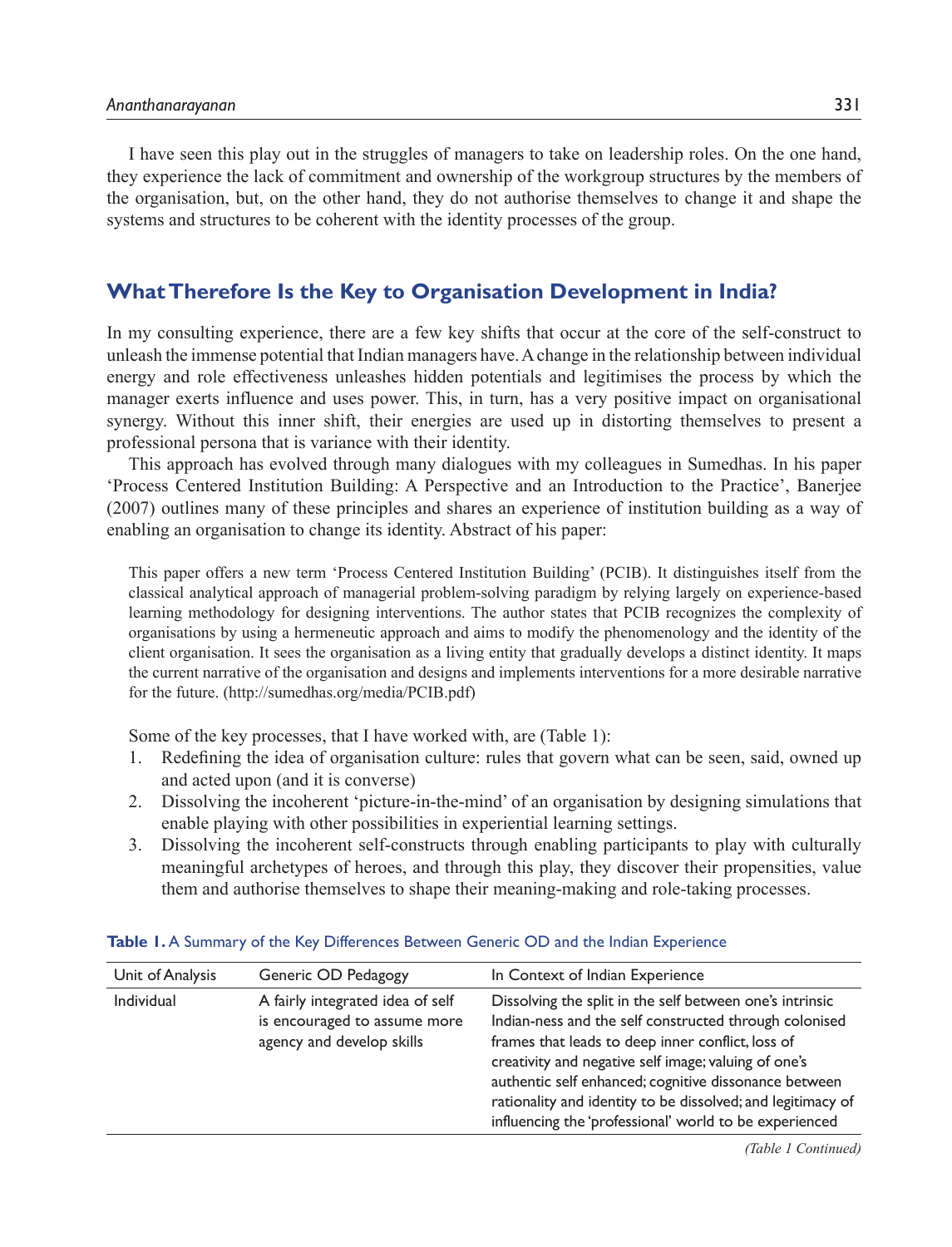| Unit of Analysis | Generic OD Pedagogy                                                                                                                        | In Context of Indian Experience                                                                                                                                                                                                                                                   |
|------------------|--------------------------------------------------------------------------------------------------------------------------------------------|-----------------------------------------------------------------------------------------------------------------------------------------------------------------------------------------------------------------------------------------------------------------------------------|
| Group            | Shared idea of task and<br>relationships create shared<br>primary task and clear<br>expectations                                           | Differential pictures in the mind of teaming to be<br>dignified and made coherent; sense of cohesion and<br>mutuality in the emotional level to be created; and the<br>emotional networking allows negotiation necessary to<br>evolve consensus                                   |
| Organisation     | Idea of task-based contracts and<br>enlightened self-interest is built<br>upon through creating shared<br>purpose and appropriate policies | Organisation has to be experienced as a community;<br>emotional security experienced in power and authority<br>relationships; experiencing trust as the basis for<br>transaction; discovering convergence between identity<br>and role; and role and larger systemic belonging    |
| Community        | Homogenous idea of self and<br>the world, shared ideas and<br>norms and collective issues<br>leveraged for mutual benefit                  | Dissolving clannish belonging; dissolving the tensions<br>created by social status; creating trust between<br>different communities and their aspirations, values,<br>etc.; discovering the shared idea of dharma; and invoke<br>cultural memory of institutions of collaboration |
|                  |                                                                                                                                            |                                                                                                                                                                                                                                                                                   |

**Source:** The author.

## **Designing the Interventions**

Winnicott (2011) introduced the concepts of 'transitional objects' and 'transitional experience' to explain how a child creates an intermediate space between the psychic and external reality at a critical developmental phase. In this 'transitional space', the young child plays with a 'transitional object'. This play enables the child to grow out of infantile dependency into mature stages of independence and interdependence.

The learning spaces that I designed are essentially spaces, where through the use of theatre and simulations, I encourage the participants to play with their constructs of both self and systems. This enables them to review their mental constructs and discover ways by which they can jettison dysfunctional assumptions about self and system and find coherence within. These have been called 'Voyages into the inner realms' by Tata Consultancy Services (TCS), where the programme on Leadership Development called 'A Leader Prepares' has run its 80th edition (covering more than 1,500 senior leaders).

### **Legitimate and Illegitimate Models of Power**

What is the consequence of this picture-in-the-mind at the level of exercising power? Each mental model evokes a different idea of power. The clan/familial picture appreciates the power that is inclusive and nurturing. Most Indian managers hold this idea of the organisation and therefore of power unconsciously (Ananthanarayanan, 2016). However, the business world as an arena and the organisation as a hierarchy are held more consciously. The aspirational forms of power that are therefore valued are those of the 'warrior' or the 'king'. The archetype of a 'king' is not very difficult to internalise for the Indian manager, but the 'warrior' is the one he envies. And here too, the behavioural model is drawn from Western ideas that are taken as universal.

*(Table 1 Continued)*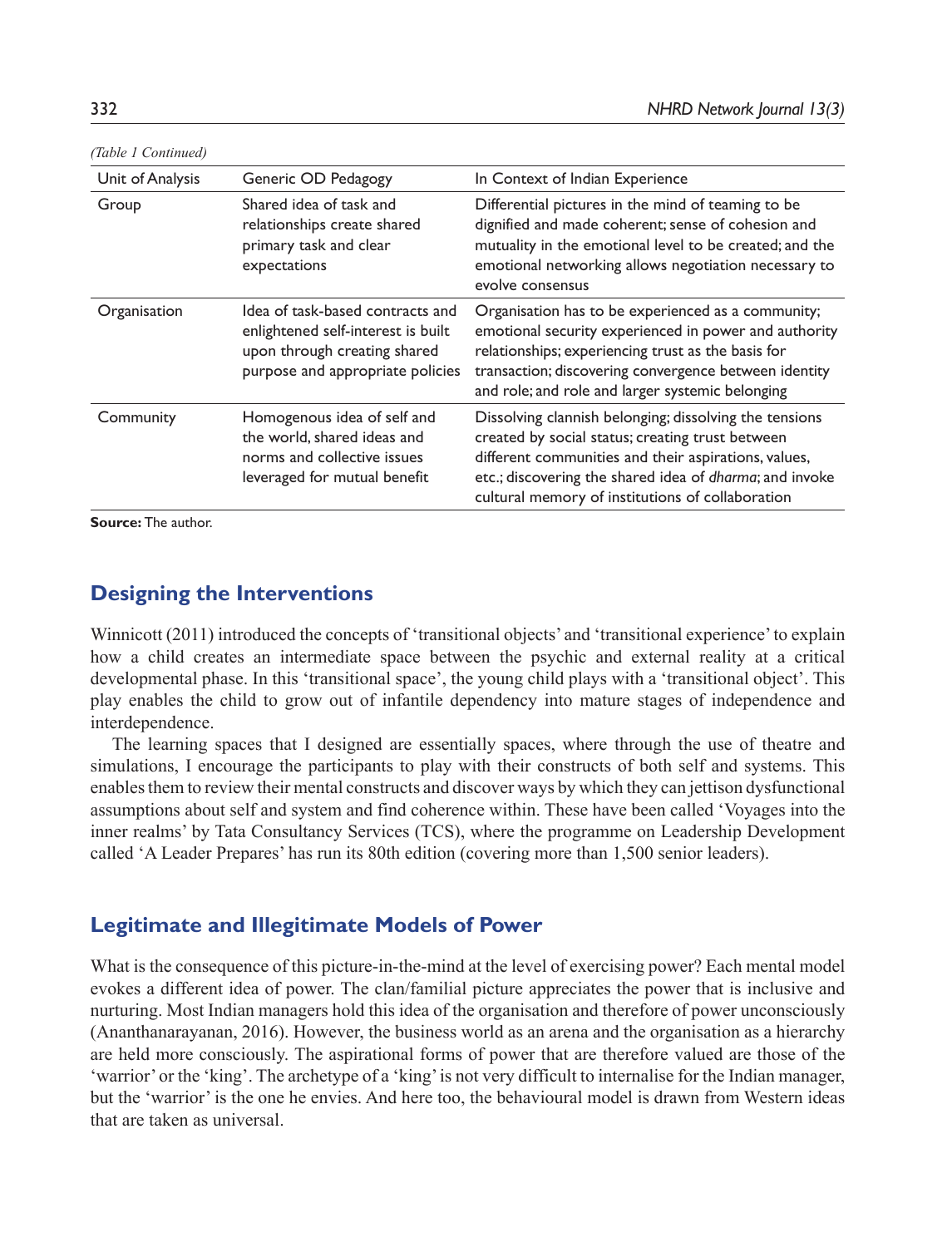This pattern shows up in the thousands of *Pandava* profiles (based on EUM) that we have examined. The nurturant Nakula is the unconsciously held idea of power in most cases, and the kingly Yudhishtra is a close second. The envy is for the Bhima type of power.

This envy, when examined a little more deeply, often reveals a colonised frame through which one looks at oneself. While the Nakula model is often held in shame, it is often seen as a weakness. A form of power that is emotional and therefore to be kept out of organisational spaces. The author suspects that it is in the Nakula model that is the one that contains traditional wisdom. In the minds of most managers, tradition and modernity cannot coexist; they cannot enable each other to develop and unfold in healthy ways. The traditional is a priori 'less than' the globalised, universalised modern idea of organisations and styles of leadership.

#### **Self-authoring and Self-censoring**

The author recounts his experience of an OD intervention to examine this further. He was working with EID Parry (in the early 1980s), the organisation had just been bought over by the Murugappa family. The sugar factory at Cuddalore is one of the oldest organisations set up in India. When I travelled to the site, I stayed at the Clive Guesthouse! It still had the old cannons facing the sea. It was very clear that the leadership of the organisation held onto the colonial ways of playing their roles. We started the process of working with changing the hearts and minds of these people through a series of 5-day experiential learning processes. The entire management team went through this process. The inflection point came when working with the top management team. We asked the participants to draw a picture of what in their minds was the impact of a managerial decision they took. The general manager (GM)—who was heading the unit—drew a picture that had a strong boundary around the factory and all the elements he controlled. Others had drawn the impact they had on the farmers and the transport agents, etc. As we put the various pictures together and started a dialogue, he realised that the health of the sugar factory determined the well-being of the whole district comprising of nearly a million people! It impacted children going to school, it impacted the local grocer. The GM became very silent. When we gathered the next morning, he requested time to speak. He had written a beautiful poem in Tamil (my free translation of the critical portion):

I have been like a caged parrot

Imitating the ways of my mentors

I flew above the fortress-like walls of the factory

Like an eagle, I soared

I saw my land.

I sat like an Arjuna deep in doubt,

I saw that I was a Karna

Having mortgaged my heart to my mentors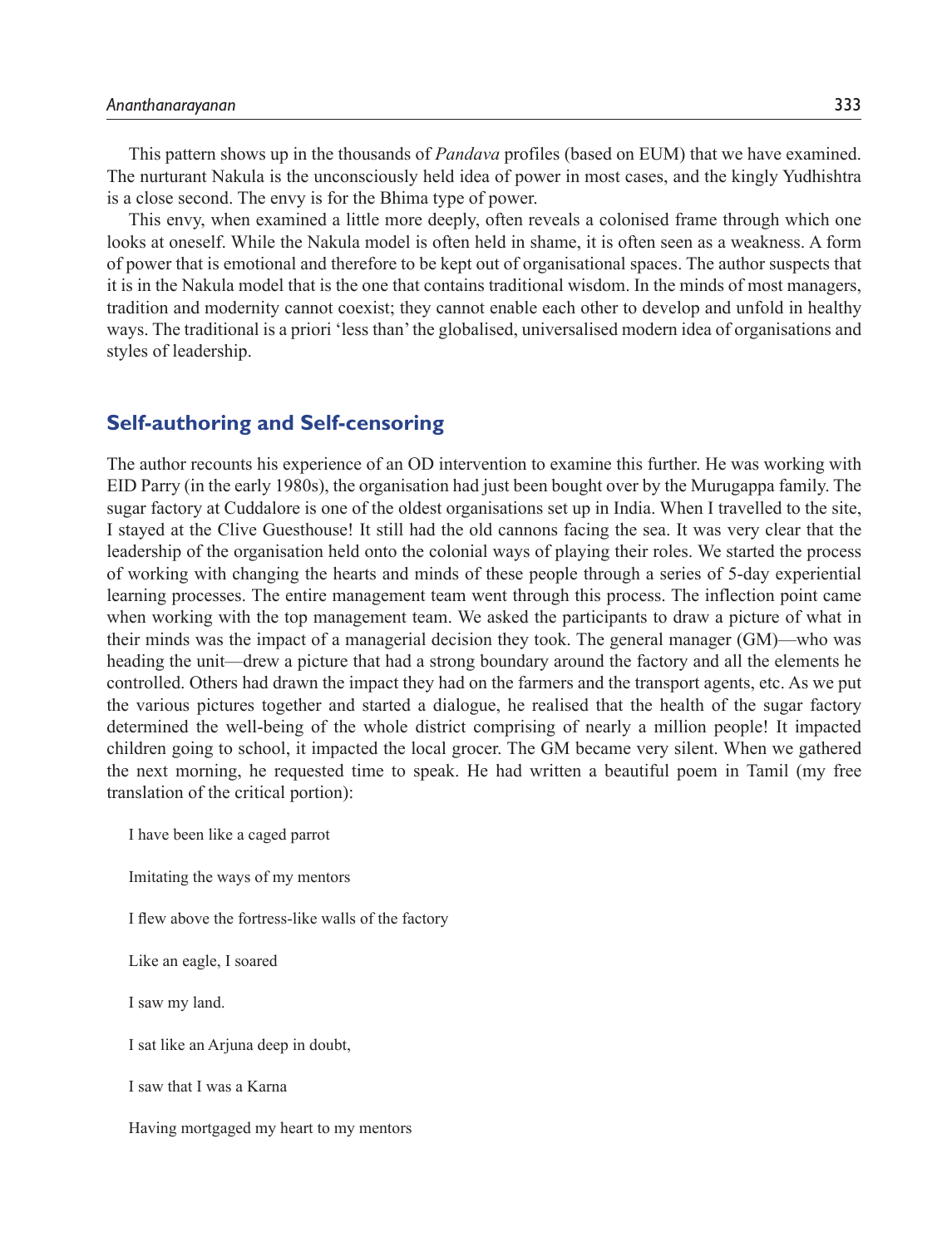I have shut myself up in a mind-prison

It is time to wake up

He was overcome with emotion, and tears flowed from his eyes. He then committed to his team that he would show them the face that he showed to his dear ones at home and to his *pangAli's* (a term which means 'people who share in my joys and sorrows, profits and losses'—implying the larger community one belongs to). The GM was known to be distant and very formal. He did change drastically, and his ability to be vulnerable impacted the whole group. He then shared with the group that his family was traditionally the elders in the area, and he had witnessed his father conduct in panchayat meetings and family decision-making processes. He compared the dialogue we were having to that process of the panchayat that is called a *Koodam*.

## **Koodam the Space for Dialogue and Consensus Building**

The *Koodam* (Suresh & Pradip, 2019) is a space-time when the village elder places before the village community a critical decision that they need to take. The whole community then discusses the implications. During this process, there is great equity. No differences in status, task roles or caste belonging are brought in. The entire dialogue is anchored on the concern 'what is the most *dharmic* action for us to take?' A consensus is arrived at and communicated to village elder through various members of the panchayat. He then articulates the decision. After this, everyone in the community is expected to adhere to the decision taken and set aside all the reservations the individual may have had (Ramasubramaniam, 2019).

What is of importance to us is the conversation the GM had with me after the learning session:

I thought the two worlds I was living in were separate. In the organisation, I should not bring in my tradition and my native ways. I had to follow the modes of my bosses. I followed what I was taught. Now that I know that the traditional part of me is not illegitimate, I can bring in the wisdom I have gathered there.

True to his word, the GM went about creating a feeling of community in the organisational space, designed a consensus-building process and an adherence process for the organisation. He started reaching out to the larger farming community and used his stature in the community in very positive ways. Many of the members of his team as well as his boss understood the process and spontaneously related it with the *Koodam* process that many of them had experienced in their community. Cultural festivals that were hitherto taboo in the factory colony were welcomed. His managers were encouraged to take part in the larger farmer community.

### **Flow and Constriction**

If we look at this from our lens, the GM was trying hard to fit into what he thought was the 'legitimate way'. This excluded the Nakula community-building power and the Arjuna power of asking questions and engaging with *dharma sankata* (dilemmas, polarities and paradoxes). The Yudhishtra mode that he had learnt at the feet of his mentors had a fit with his traditional moorings, but he imposed on this a feudal mode that is also present in the rural areas. His idea of a Bhima also fitted in but sat very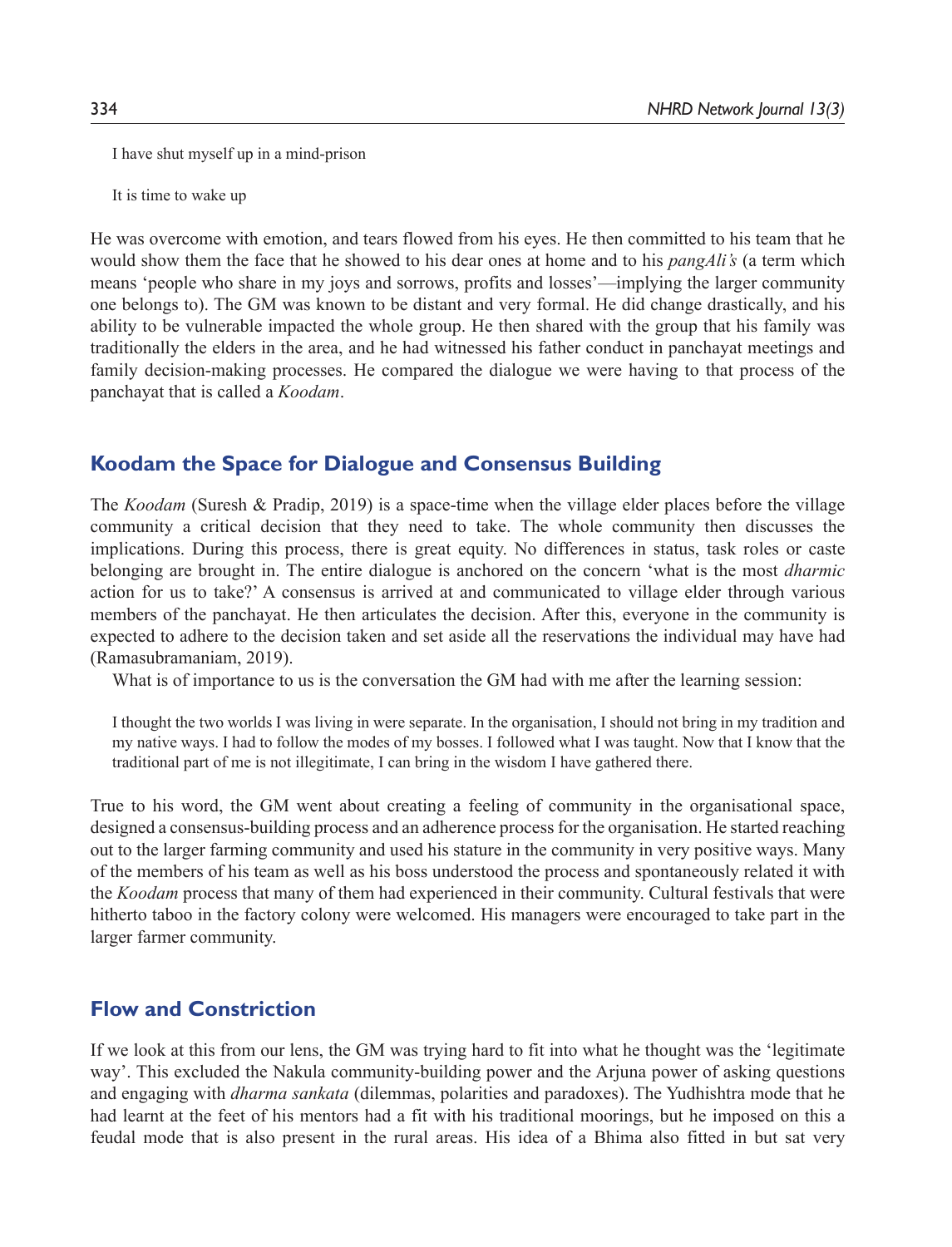uncomfortably with him. His preference was for a Nakula way of deploying power. But he held this in some shame; it was not conforming with his idea of Bhima. He, therefore, tried very hard to project a harsh side of himself when he played the GM role, further distancing himself from his team. All this changed when he set aside his inner censor. He found the flexibility to play his role in contextually relevant ways.

To complete the story, EID Parry made a dramatic turnaround and went on to become a model sugar factory. The fact that the vice-president (VP) heading the whole independent strategic unit (ISU) also came from a rural background and retained a strong link with his origins enabled an easy transition in the team from a feudal–colonial style to an institution-building style. The VP joined in an experiential learning process and enthusiastically supported the changes because he was able to value cultural wisdom.

#### **The Koodam as a Process of Governance Processes**

The learning the author got from this experience was immense. The author went into studying the *Koodam* process in more detail. When an opportunity came to look at how to transform the workings of the Tamil Nadu Water Supply and Drainage Board (TWAD), my colleagues Dr V. Suresh and Pradip Prabhu from the Barefoot Academy of Governance and I designed and deployed the *Koodam* model to enable governance reform (Suresh, 2016). The bureaucracy is as colonial as it gets! Through the *Koodam*, they enabled the Public Works Department (PWD) engineers (and the Indian Administrative Service—IAS officer heading the department) to review themselves and ask themselves serious questions: 'Were they trapped in the idea of being government employees? Could they look at themselves and their purpose differently?'. The outcome was the '*Maraimalai* declaration', a document in which the engineers said that their role was that of 'social engineers', not just PWD engineers, and their purpose to ensure drinking water for future generations. The changes they made to their role-taking processes and their deployment of power and leadership made a lasting impact on the water conservation processes in Tamil Nadu.

## **Ten Years Later**

This model proved to be very successful, and when the IAS officer who headed TWAD moved to the Agricultural department, he invited us to undertake a similar exercise. We worked with the agricultural department to replicate the process. This has been documented in detail by Bala Kailasam in the film *Neerundu Nimaundu*, Mission Possible (Kailasam, 2010).

In this documentary, one can follow the whole OD process. One can see the rigidity and lack of involvement in the managers who hold an alien model of organisation and role-taking in their minds and their transformation into highly motivated wise leaders when their faith and legitimacy in their cultural practices and wisdom is restored. In the documentary, some of them speak about their cultural memory and recall the way the *Koodam* was used in their community.

#### **Energising Organisational Change**

The author has encountered this tension and suppression of cultural and traditional wisdom in many other situations. For instance, when Tube Investments (TI) of India took the help of one of the big five to look at strategy, the head of TI invited the author to work with his team (the late 1980s). He recognised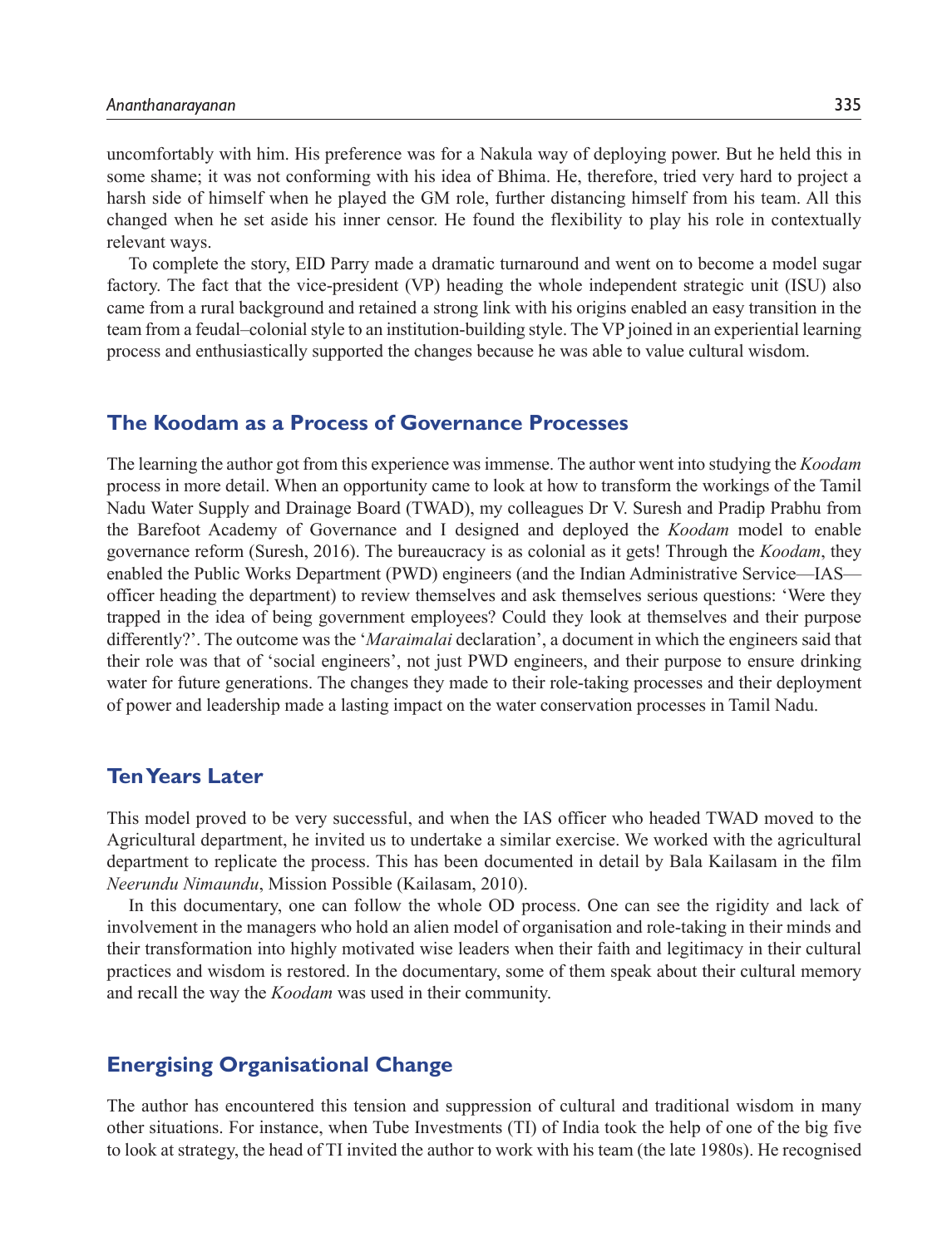the tension between the intellectually appealing strategy and the cultural complexity of energising the members of his organisation to execute the strategy. Through a series of dialogues and intensive workshops, we were able to build a consensus among the leadership team and their direct reports. The team made appropriate changes to the strategy, envisaged the behavioural changes necessary to make the strategy work and felt convinced that they could transform themselves. The inner struggles were similar, the tension between the organisation in the mind, leadership behaviours in the mind and their inner propensities surfaced again and again. The natural tendency of the Indian manager to act from his/her Nakula propensity was devalued; a distorted idea of a Yudhishtra*–*Bhima model held sway. Sahadeva propensities were valued in the Research and Development (R&D) processes but suppressed in other areas under the need to be process disciplined in the operations. Arjuna with his ability to value doubt and *dharma sankata* (dilemma, polarities and paradoxes) was held in fear. The energy that was unleashed in the team, as they valued themselves, and their genius was immense.

#### **Energising Leaders Through Dignifying Cultural Wisdom**

This pattern repeats itself in the managers across the many leadership development programmes the author has conducted. In TCS, for example, my colleagues from FLAME TAO Knoware and I have conducted a very successful ongoing leadership development programme called 'A Leader Prepares'. We just celebrated the 75th version of the programme that began in 2006. Here, we introduce the concept of five types of power exemplified by the five Pandava brothers. We contrast it with the unidimensional idea of power that is the most commonly held idea of heroism and leadership, namely the Bhima–Rambo model. It is poignant and gratifying to see how the dignifying and legitimising all five modes, especially of the Nakula and Arjuna ways of deploying power, release the shackles these leaders put on themselves. Their inner experience is not very different from our GM from EID Parry! Once they shed their inhibitions, they are then able to also relate to many possible pictures-in-the-mind of organisations. Some of them relate to the many battle formations described in the Mahabharata War, the *Chakra-vyuha* (the circular formation), the *Padma-vyuha* (the lotus formation), etc. The idea that organisation design has to be contextually intelligent becomes meaningful, and their legitimacy and conviction in conceiving of an organisation in ways other than steep hierarchies get reinforced. They then understand how to design and nurture agile teams. The wisdom that they have hitherto kept suppressed becomes accessible to them.

### **Why is Dignifying Cultural Wisdom Critical Today?**

It is a no brainer to say that as Indian organisations become global leaders, we ought to shed our reluctance to value our cultural wisdom. We cannot be the best that we can be by suppressing what our natural propensities are and wearing ill-fitting masks (Useem, 2011. *Management the Indian way*).

At a more global level, two very important trends have to be taken into account while designing organisations among many others. First, the depth and width of knowledge required to run even relatively small organisations. Second, the speed with which changes are sweeping the marketplace. This means that autonomy, consensus building, innovation and inclusiveness become paramount in determining the success, long-term viability and sustainability of organisations. This implies a mature deployment of the power of Nakula, Arjuna and Sahadeva. It further implies that leaders must be capable of holding many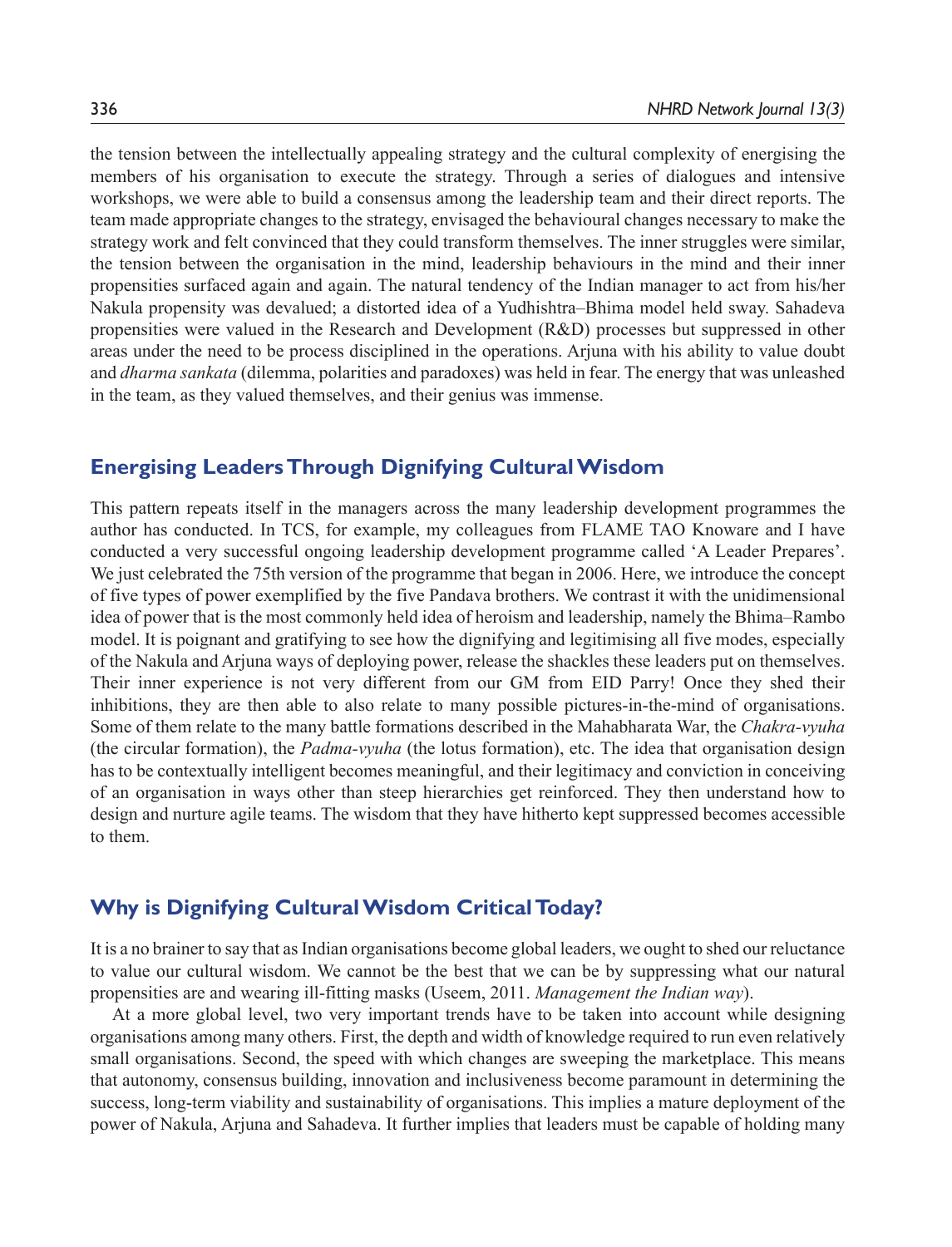alternative pictures-in-the-mind of organisations with ease. Letting go of homogenised, universalised and globalised ideas of business, organisations and leadership become an urgent prerequisite to navigate the future.

### **Cultural Wisdom and Dialogue**

The tension between the role mask and the identity angst is an unsustainable way of being for the Indian professional. It is dysfunctional for the individual, untenable for society and disempowering for the organisation. The role mask reflects an exaggerated Yudhishtra conformity to the stereotype of a 'Westernised Oriental Gentleman'. The angst identity reflects a Karna yearning to be owned by a system that rejects his core selfhood. For Indian organisations, especially start-ups to develop, evolve and grow in healthy ways, there is an urgent need for a middle ground, a space similar to the experiential learning spaces that created the *Koodam*, a space where traditional cultural wisdom meets rational modernity in mutual respect; a space where Arjuna's deep questioning and Nakula's healing touch are held inasmuch value as the aggression of a Bhima, the orderliness of a Yudhishtra and the innovative ability of a Sahadeva.

## **Awakening Arjuna**

Joseph Campbel in his book *The Hero With a Thousand Faces* (Campbel, 2017) advances the idea that the most important hero archetype in many ancient mythologies is that of the Trickster hero. This is the hero who enters the realms of the Gods and discovers fire through his ingenuity and intelligence. However, he argues that when civilisations became more centrally organised, these figures were either removed from pre-eminence or forgotten. We, therefore, see that when Handy (1996) writes the 'Gods of Management', he uses four archetypes to exemplify four distinct types of leadership. These closely resemble Yudhishtra, Bhima, Nakula and Sahadeva. Arjuna is absent. Arjuna epitomises the power of systems' thinking and the power of deep fundamental questioning.

Indic wisdom has venerated the quintessential Arjuna. Gautama Buddha, Mahatma Gandhi, Martin Luther King and Nelson Mandela are reflections of the Arjuna archetype. Jamshedji Tata and Steve Jobs come to mind when one looks for paradigm-shifting thinkers in the business world. In reawakening and valuing this cultural heritage of ours lies our ability to shape a future free of colonial hangovers and envy of Western ways of being.

# **What Are the Essential Features of the Arjuna Archetype?**

The ability to say 'I don't know, all the existing ways of understanding reality are not meaningful anymore!' is the starting point of deep inquiry and therefore of dialogue. Arjuna having asked this question becomes vulnerable and quiet. He becomes open to listening to his deeper divine intelligence. Through this contemplative dialogue, Arjuna discovers conviction in *dharmic* action. These are prerequisites for engaging in dialogue and for enabling a rethink of existing paradigms. This openness to re-examining one's core assumptions and conclusions is emphasised in Bohmian dialogue (Bohm, 2004).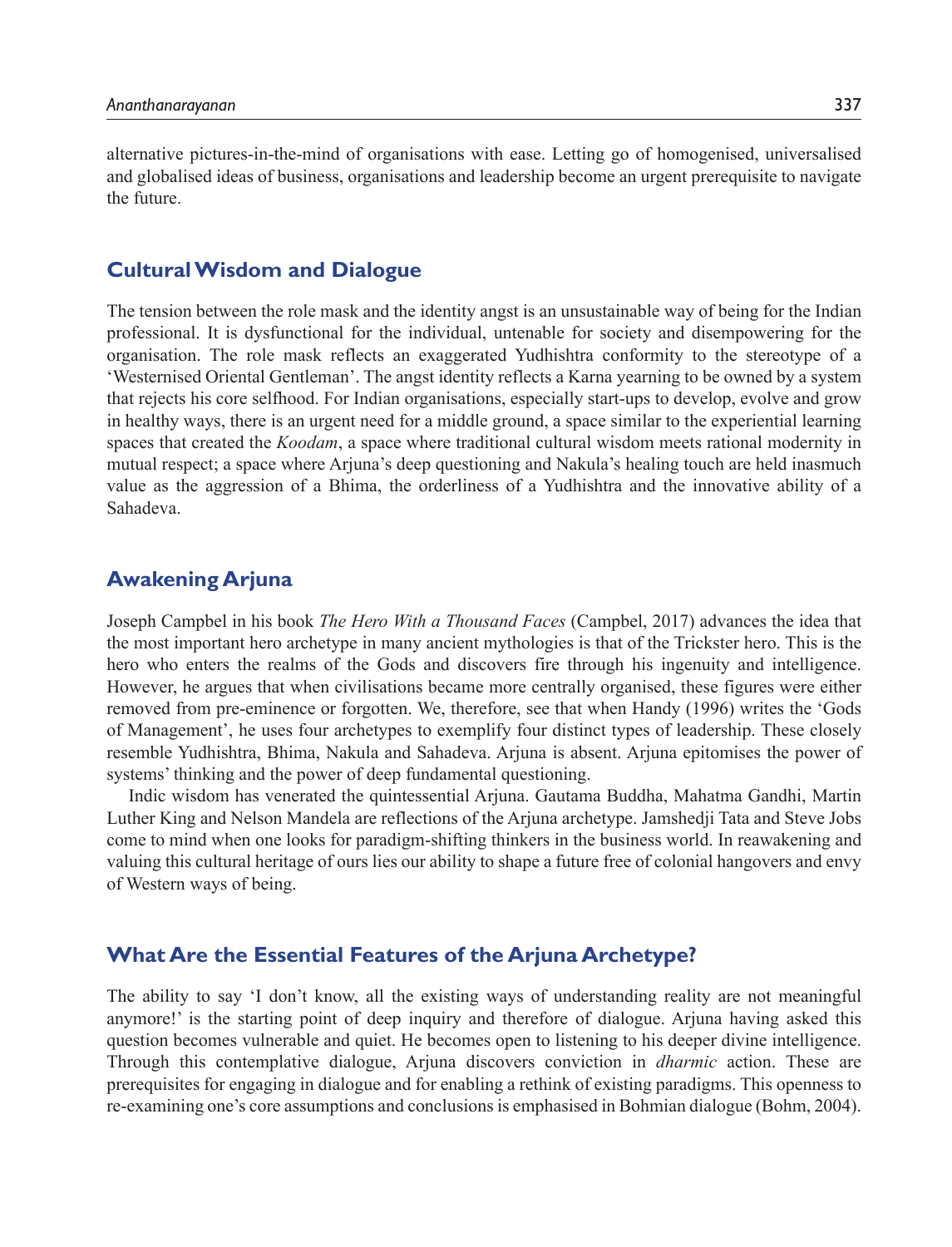Needless to say, deep and fundamental inquiry can be very unsettling. However, it is only by awakening the Arjuna power and fostering a deep dialogue that we are going to be able to find creative and regenerative ways of living.

#### **Declaration of Conflicting Interests**

The author declared no potential conflicts of interest with respect to the research, authorship and/or publication of this article.

#### **Funding**

The author received no financial support for the research, authorship and/or publication of this article.

#### **References**

- Ananthanarayanan, R. (2000). *Totally aligned organisation aligning the human spirit to organisational endeavour*. Productivity & Quality Publishing Pvt Ltd.
- Ananthanarayanan, R. (2016). *Leadership dharma, Arjuna the timeless metaphor*. Productivity & Quality Publishing Pvt Ltd.
- Banerjee, S. (2007). *Process centered institution building: A perspective and an introduction to the practice*. Pre-Academe Workshop, Indian Academy for Organisation Development, Sumedhas 2007. http://sumedhas.org/ media/PCIB.pdf
- Bion, W. R. (1961). *Experiences in groups and other papers*. Tavistok Publications.
- Bohm, D. (2004). *On dialogue*. Routledge.
- Caldwell, L., & Joyce, A. (Eds.). (2011). *Reading Winnicott*. New Library of Psychoanalysis Teaching Series. Routledge.
- Campbell, J. (2017). *The hero with a thousand faces*. Yogi Impressions Books Pvt. Ltd.
- Cartwright, D. (Ed.). (1951). *Field theory of social science: Selected theoretical papers*. Harper & Brothers.
- Chattopadhyay, G. P. (1975, May 31). Dependence in Indian culture—From mud huts to company board rooms. *Economic and Political Weekly, 10*(22), M30–M31, M33–M35, M37–M39.
- Chattopadhyay, P., & Malhotra, A. (1991). Hierarchy and modern organisation: A paradox leading to human wastage. *The Indian Journal of Social Work, LII*(4), 561–584.
- DuBois, W. E. B. (1903). *The souls of black folk*. Penguin.
- Fanon, F. (1986). *Black skin, white mask*. Pluto Press.
- Handy, C. (1996). *Gods of management: The changing work of organisations*. Oxford University Press.
- Kailasam, B. (2010). *Neerundu nialmundu—Mission possible*. A film documentation. http://www.youtube.com/ watch?v=v1t1PiRDnc4
- Malhotra, A. (2019). *Indian managers and organizations: Boons and burdens*. Routledge, Taylor and Francis Group.
- Nandy, A. (2009). *The intimate enemy: Loss and recovery of self under colonialism*. Oxford India Paperbacks.
- Ramasubramaniam, O. B. (2019). *Amritasya putraha*. http://integralleadershipreview.com/347-'amirtasya-putraha' children-of-immortal-bliss-rejoice-being-'slumdog-millionaire'
- Rice, A. K. (1958). *Productivity and social organization: The Ahmedabad experiment: Technical innovation, work organization and management*. Tavistok Press.
- Suresh, V. (2016). *Democratisation of water management: Establishing a paradigm shift in the water sector*. Presented in a Conference Organized by DFiD in London.
- Suresh, V., & Pradip, P. (2019). *'Koodam'—Breaking hierarchy, building democracy!* http://integralleadershipreview. com/410-'Koodam'-breaking-hierarchy-building-democracy
- Trist, E., & Bamforth, K. (1951). Some social and psychological consequences of the longwall method of coal getting. *Human Relations, 4*(1), 3–38.
- Useem, M. (2011, January). *Management the Indian way*. Film. https://www.youtube.com/watch?v=wVZXxP\_hMPM